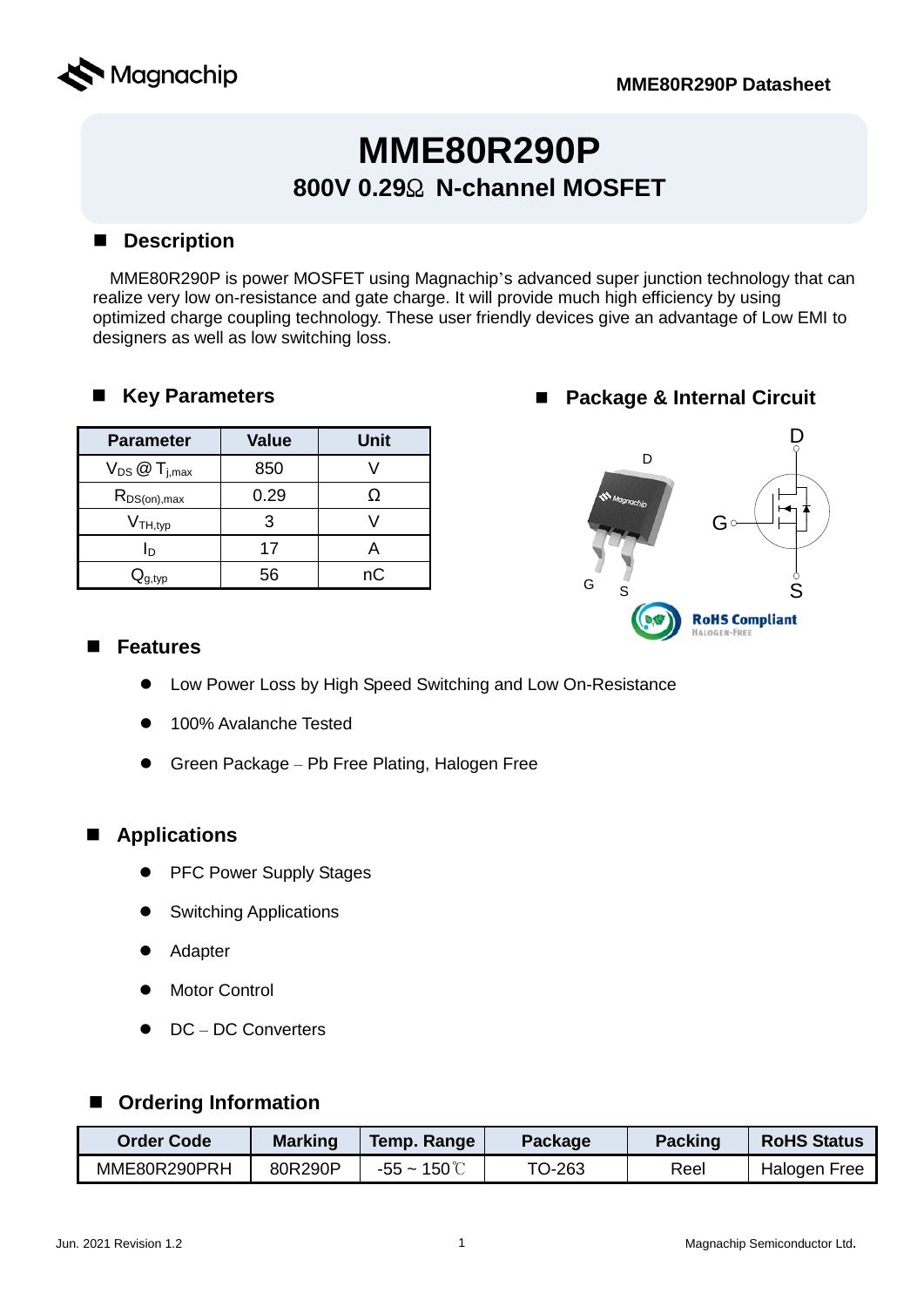

### **Absolute Maximum Rating (Tc=25**℃ **unless otherwise specified)**

| <b>Parameter</b>                          | <b>Symbol</b>           | Rating      | <b>Unit</b>         | <b>Note</b>         |
|-------------------------------------------|-------------------------|-------------|---------------------|---------------------|
| Drain - Source voltage                    | <b>V</b> <sub>pss</sub> | 800         | $\vee$              |                     |
| Gate - Source voltage                     | V <sub>GSS</sub>        | ±30         | $\vee$              |                     |
|                                           |                         | 17          | A                   | $T_c = 25^\circ C$  |
| Continuous drain current <sup>(1)</sup>   | Iр                      | 10.8        | A                   | $T_c = 100^{\circ}$ |
| Pulsed drain current <sup>(2)</sup>       | <b>I</b> <sub>DM</sub>  | 51          | A                   |                     |
| Power dissipation                         | $P_D$                   | 181         | W                   |                     |
| Single - pulse avalanche energy           | $E_{AS}$                | 670         | mJ                  |                     |
| MOSFET dv/dt ruggedness                   | dv/dt                   | 50          | V/ns                |                     |
| Diode dv/dt ruggedness(3)                 | dv/dt                   | 15          | V/ns                |                     |
| Storage temperature                       | $T_{\text{stg}}$        | $-55 - 150$ | $\hat{\mathcal{C}}$ |                     |
| Maximum operating junction<br>temperature | T <sub>i</sub>          | 150         | $\hat{\mathcal{C}}$ |                     |

1) Id limited by maximum junction temperature.

2) Pulse width tp limited by  $T_{j, max}$ 

3)  $\text{IsD} \leq \text{ID}$ ,  $\text{VDS peak} \leq \text{V(BR)DSS}$ 

### ■ Thermal Characteristics

| <b>Parameter</b>                         | <b>Symbol</b>       | <b>Value</b> | <b>Unit</b>    |
|------------------------------------------|---------------------|--------------|----------------|
| Thermal resistance, junction-case max    | $R_{\mathsf{thic}}$ | 0.69         | $^{\circ}$ CMV |
| Thermal resistance, junction-ambient max | R <sub>thia</sub>   | 62.5         | $^{\circ}$ CMV |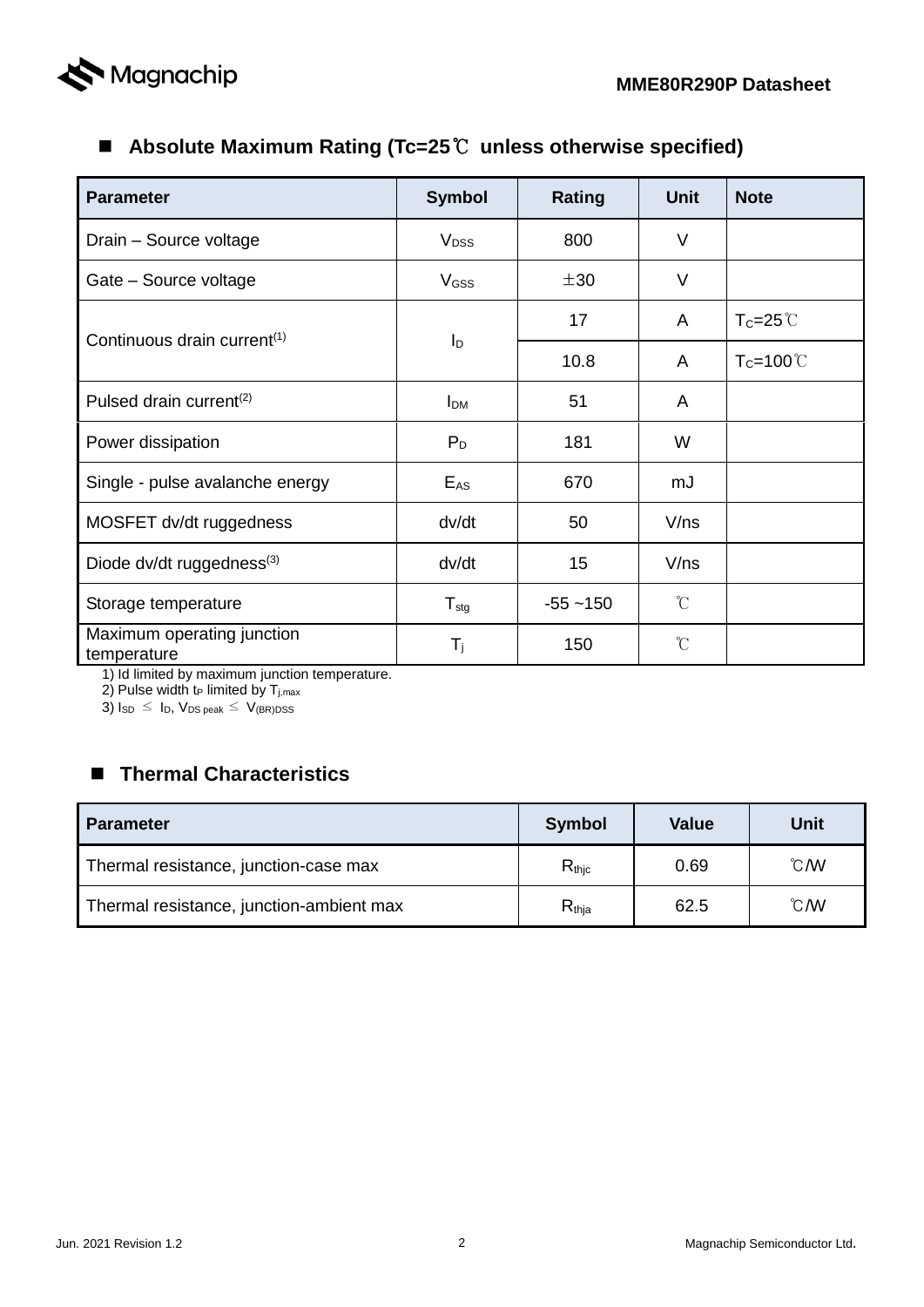

| <b>Parameter</b>                           | <b>Symbol</b>           | Min. | Typ. | Max.                     | <b>Unit</b> | <b>Test Condition</b>              |
|--------------------------------------------|-------------------------|------|------|--------------------------|-------------|------------------------------------|
| Drain - Source<br>Breakdown voltage        | $V_{(BR)DSS}$           | 800  | -    | $\overline{\phantom{a}}$ | V           | $V_{GS} = 0V$ , $I_D = 0.25mA$     |
| Gate Threshold Voltage                     | $V_{GS(th)}$            | 2.0  | 3.0  | 4.0                      | V           | $V_{DS} = V_{GS}$ , $I_D = 0.25mA$ |
| Zero Gate Voltage<br><b>Drain Current</b>  | <b>I</b> <sub>DSS</sub> |      |      | 1                        | μA          | $V_{DS} = 800V$ , $V_{GS} = 0V$    |
| Gate Leakage Current                       | <b>I</b> GSS            |      |      | 100                      | nA          | $V_{GS} = \pm 30V$ , $V_{DS} = 0V$ |
| Drain-Source On<br><b>State Resistance</b> | $R_{DS(ON)}$            |      | 0.25 | 0.29                     | Ω           | $V_{GS} = 10V$ , $I_D = 11A$       |

### **Static Characteristics (Tc=25**℃ **unless otherwise specified)**

# **Dynamic Characteristics (Tc=25**℃ **unless otherwise specified)**

| <b>Parameter</b>                                                     | <b>Symbol</b>    | Min. | Typ. | Max. | <b>Unit</b> | <b>Test Condition</b>                                                            |
|----------------------------------------------------------------------|------------------|------|------|------|-------------|----------------------------------------------------------------------------------|
| Input Capacitance                                                    | $C_{iss}$        |      | 1830 |      | pF          | $V_{DS} = 25V$ , $V_{GS} = 0V$ ,<br>$f = 1.0$ MHz                                |
| <b>Output Capacitance</b>                                            | C <sub>oss</sub> |      | 1510 | -    |             |                                                                                  |
| <b>Reverse Transfer Capacitance</b>                                  | C <sub>rss</sub> |      | 53.2 | -    |             |                                                                                  |
| <b>Effective Output Capacitance</b><br>Energy Related <sup>(4)</sup> | $C_{o(er)}$      |      | 40   |      |             | $V_{DS}$ = 0V to 640V,<br>$V_{GS} = 0V$ , f = 1.0MHz                             |
| Turn On Delay Time                                                   | $t_{d(on)}$      |      | 32   |      | ns          | $V_{GS} = 10V$ , R <sub>G</sub> = 25 $\Omega$ ,<br>$V_{DS} = 400V$ , $I_D = 17A$ |
| <b>Rise Time</b>                                                     | $t_{\rm r}$      |      | 56.5 |      |             |                                                                                  |
| <b>Turn Off Delay Time</b>                                           | $t_{d(off)}$     |      | 160  | -    |             |                                                                                  |
| <b>Fall Time</b>                                                     | $t_{\rm f}$      |      | 49   |      |             |                                                                                  |
| <b>Total Gate Charge</b>                                             | $Q_{q}$          |      | 56   | -    |             |                                                                                  |
| Gate - Source Charge                                                 | $Q_{gs}$         |      | 10.4 | -    | nC          | $V_{GS} = 10V$ , $V_{DS} = 640V$ ,<br>$I_D = 17A$                                |
| Gate - Drain Charge                                                  | $Q_{\text{gd}}$  |      | 22   |      |             |                                                                                  |
| Gate Resistance                                                      | R <sub>G</sub>   |      | 2.05 |      | Ω           | $V_{GS} = 0V$ , f = 1.0MHz                                                       |

4)  $C_{O(er)}$  is a capacitance that gives the same stored energy as  $C_{\text{OSS}}$  while V<sub>DS</sub> is rising from 0V to 80% V<sub>(BR)DSS</sub>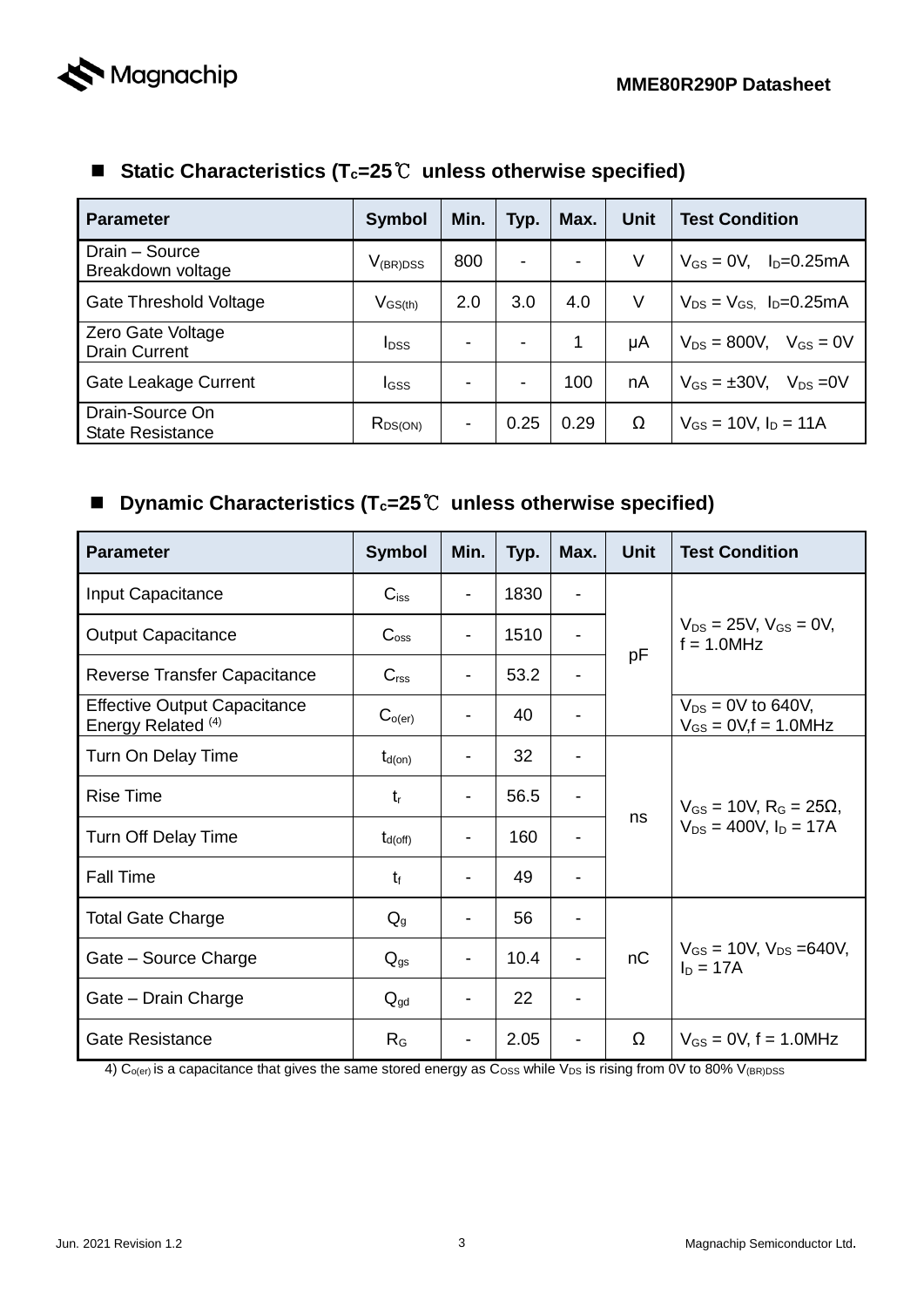

# **Reverse Diode Characteristics (Tc=25**℃ **unless otherwise specified)**

| <b>Parameter</b>                           | <b>Symbol</b>              | Min. | Typ. | Max.                     | <b>Unit</b> | <b>Test Condition</b>                                           |
|--------------------------------------------|----------------------------|------|------|--------------------------|-------------|-----------------------------------------------------------------|
| <b>Continuous Diode Forward</b><br>Current | <b>I</b> sp                |      |      | 17                       | A           |                                                                 |
| Diode Forward Voltage                      | $\mathsf{V}_{\mathsf{SD}}$ |      |      | 1.4                      | V           | $I_{SD} = 17$ A, VGS = 0 V                                      |
| <b>Reverse Recovery Time</b>               | $t_{rr}$                   |      | 565  | ۰                        | ns          |                                                                 |
| <b>Reverse Recovery Charge</b>             | $Q_{rr}$                   |      | 9.6  | $\overline{\phantom{a}}$ | μC          | $I_{SD} = 17 A$<br>$di/dt = 100$ A/ $\mu$ s<br>$V_{DD} = 100 V$ |
| <b>Reverse Recovery Current</b>            | $I$ <sub>rrm</sub>         |      | 34.1 | ۰                        | A           |                                                                 |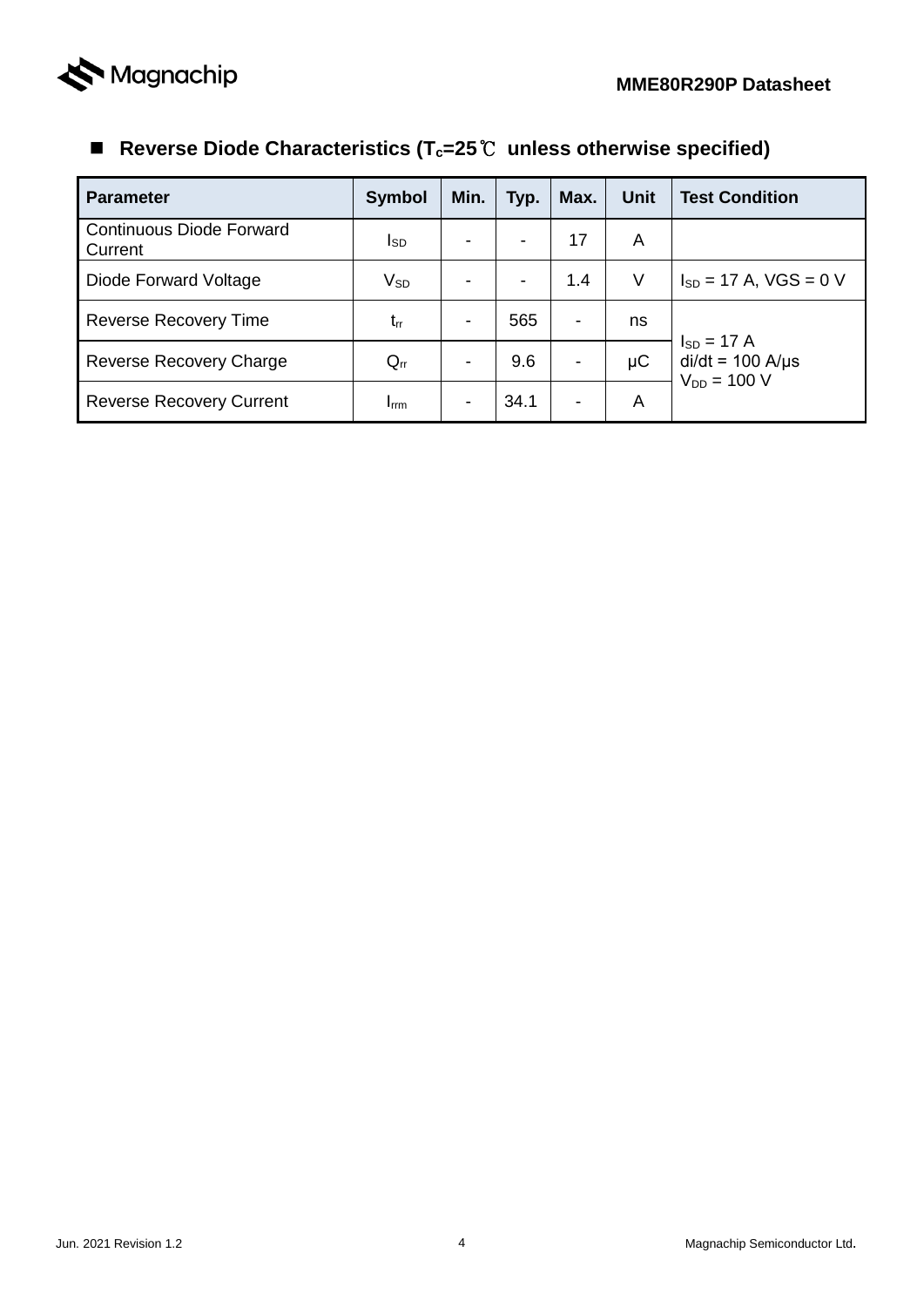

### **Characteristic Graph**

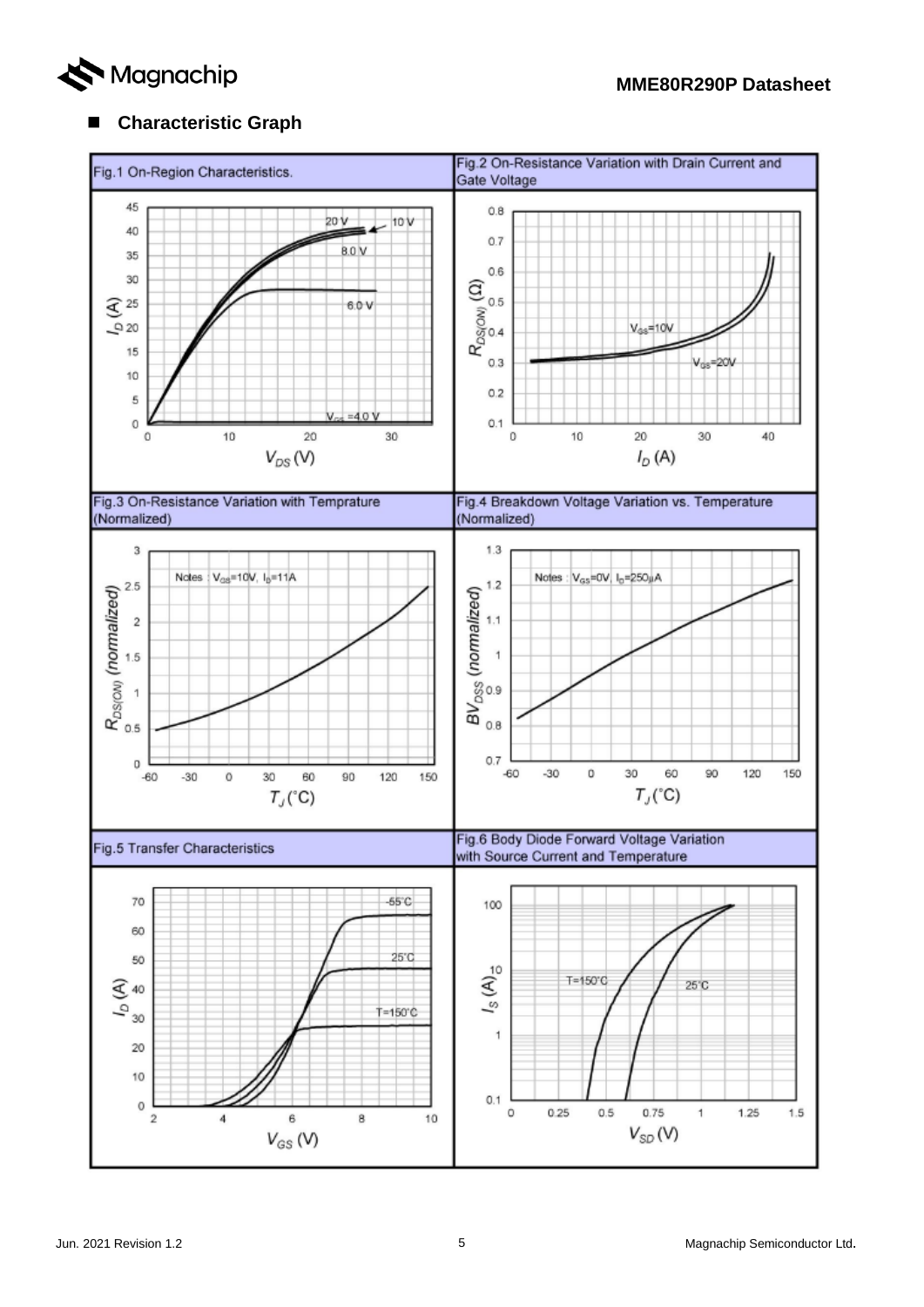

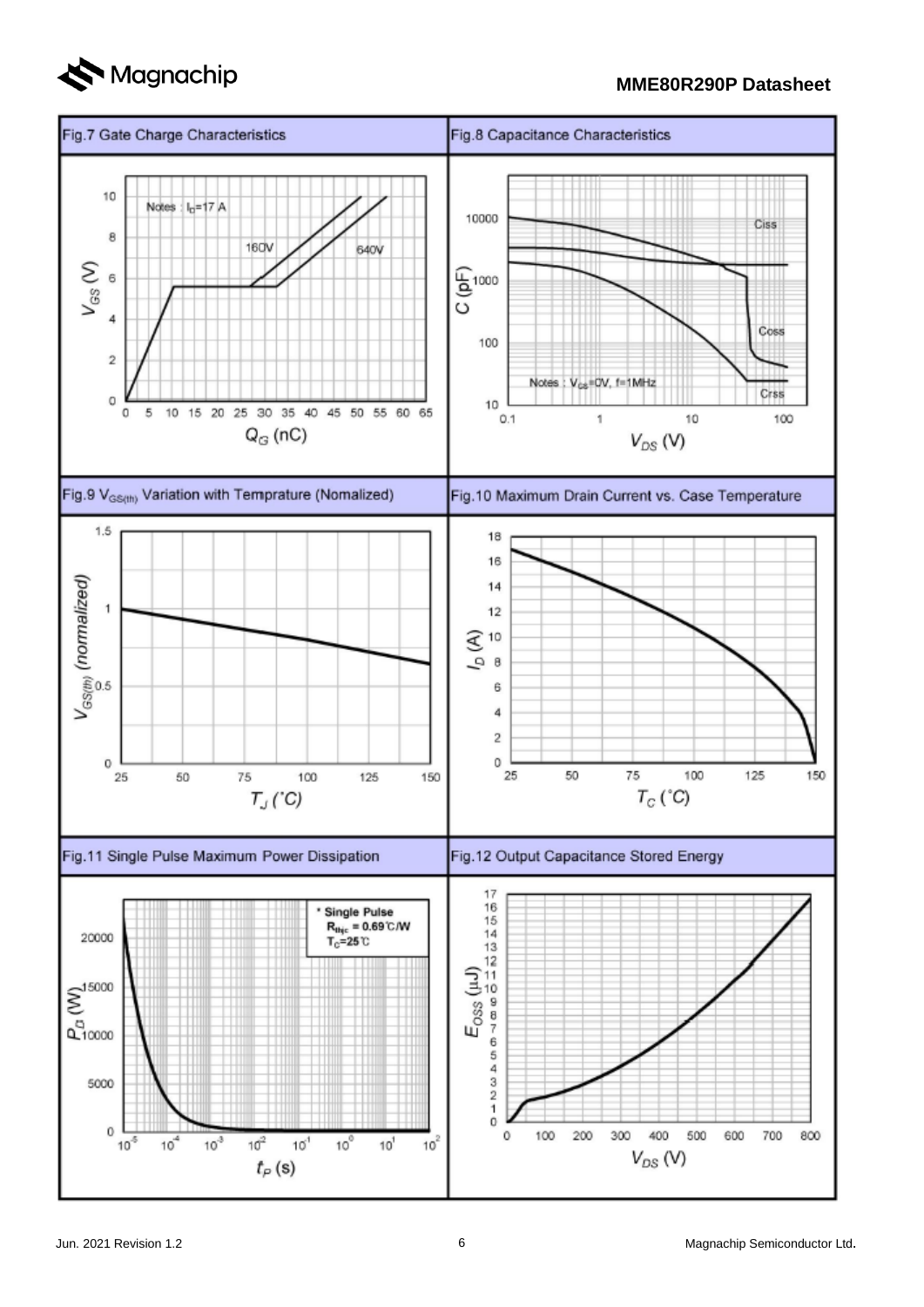

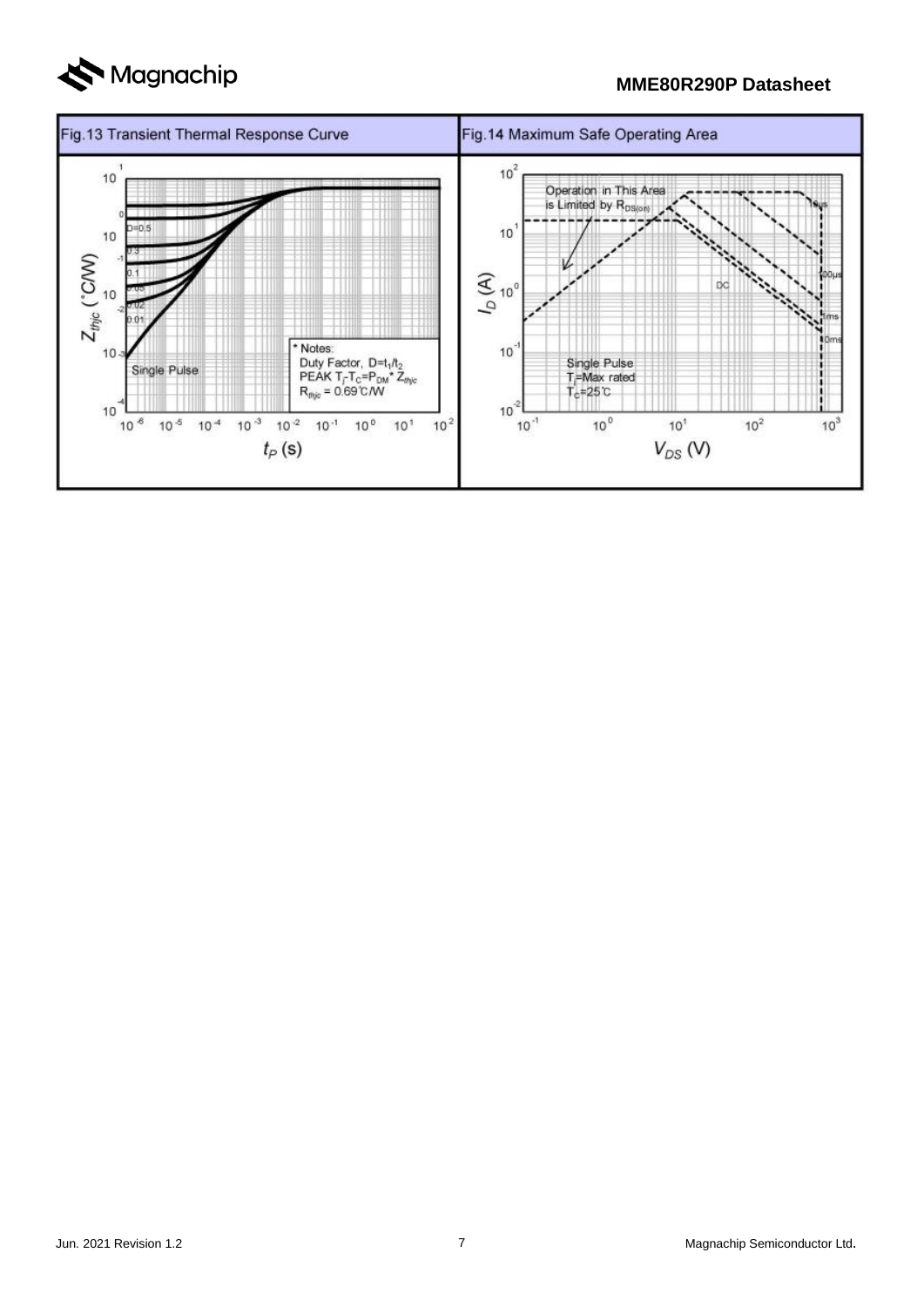

#### **Test Circuit**



Fig15-1. Gate charge measurement circuit Fig15-2. Gate charge waveform





Fig17-1. Switching time test circuit for resistive load Fig17-2. Switching time waveform



Fig18-1. Unclamped inductive load test circuit Fig18-2. Unclamped inductive waveform





Fig16-1. Diode reverse recovery test circuit Fig16-1. Diode reverse recovery test waveform



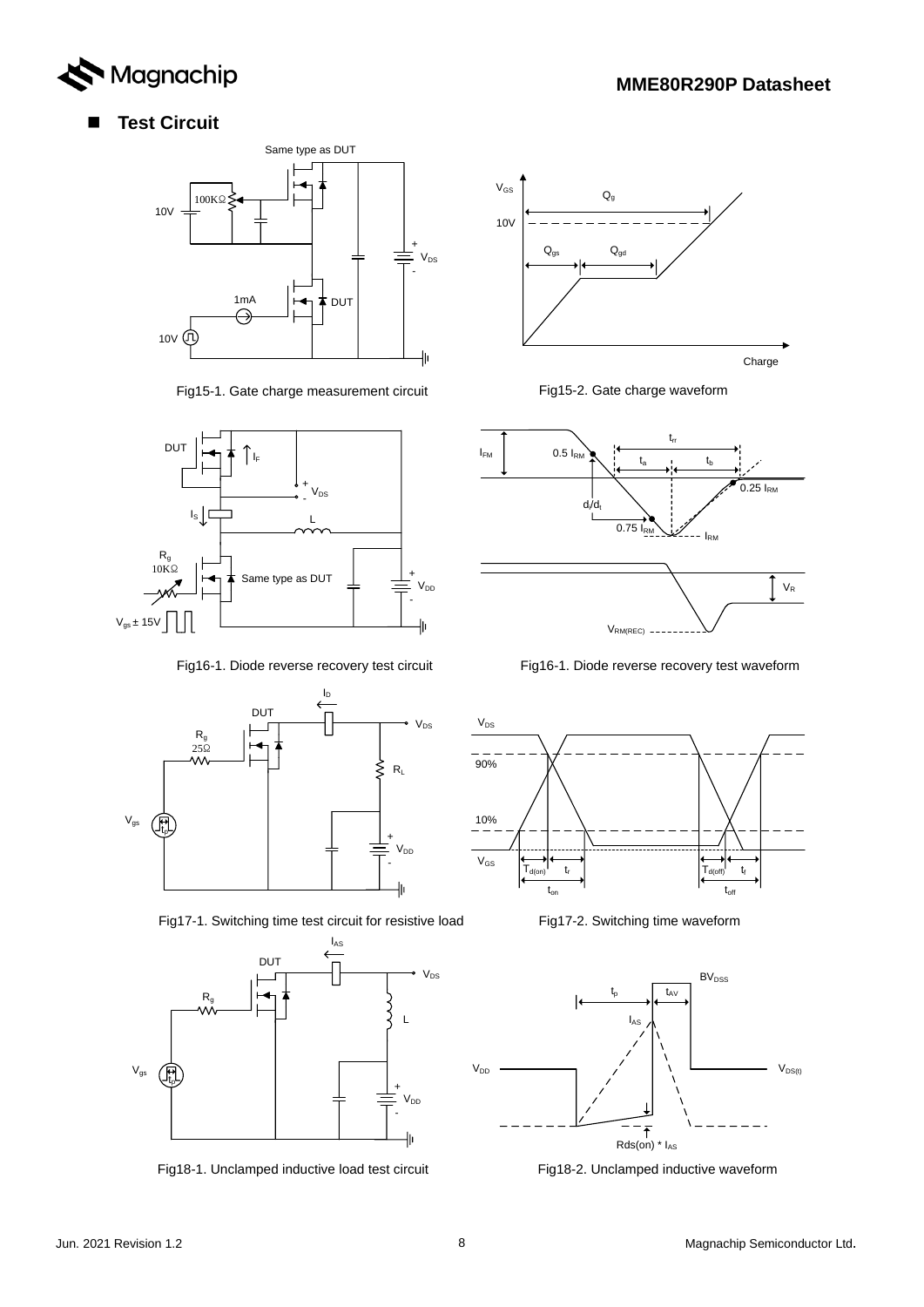

### **Physical Dimension**

 $\frac{1}{1}$ 

ė

à

### **TO-263 (3L)**

#### **Dimensions are in millimeters, unless otherwise specified**



|        | Millimeters(mm) |          |  |  |  |  |
|--------|-----------------|----------|--|--|--|--|
| Symbol | Minimum I       | Maximum  |  |  |  |  |
| А      | 4.064           | 4.826    |  |  |  |  |
| Α1     |                 | 0.254    |  |  |  |  |
| ь      | 0.508           | 0.99     |  |  |  |  |
| Ь2     | 1.140           | 1.778    |  |  |  |  |
| c      | 0.340           | 0.736    |  |  |  |  |
| c2     | 1.140           | 1.65     |  |  |  |  |
| D      | 8.382           | 9.652    |  |  |  |  |
| D1     | 6.6             |          |  |  |  |  |
| Е      | 9.652           | 10.668   |  |  |  |  |
| E1     | 6.223           |          |  |  |  |  |
| е      |                 | BSC 2.54 |  |  |  |  |
| н      | 14.605          | 15.875   |  |  |  |  |
| L      | 1.778           | 2.794    |  |  |  |  |
| L1     |                 | 1.676    |  |  |  |  |
| L2     |                 | 1.778    |  |  |  |  |
| LЗ     | BSC 0.254       |          |  |  |  |  |
| Θ      | ٥               | 8        |  |  |  |  |